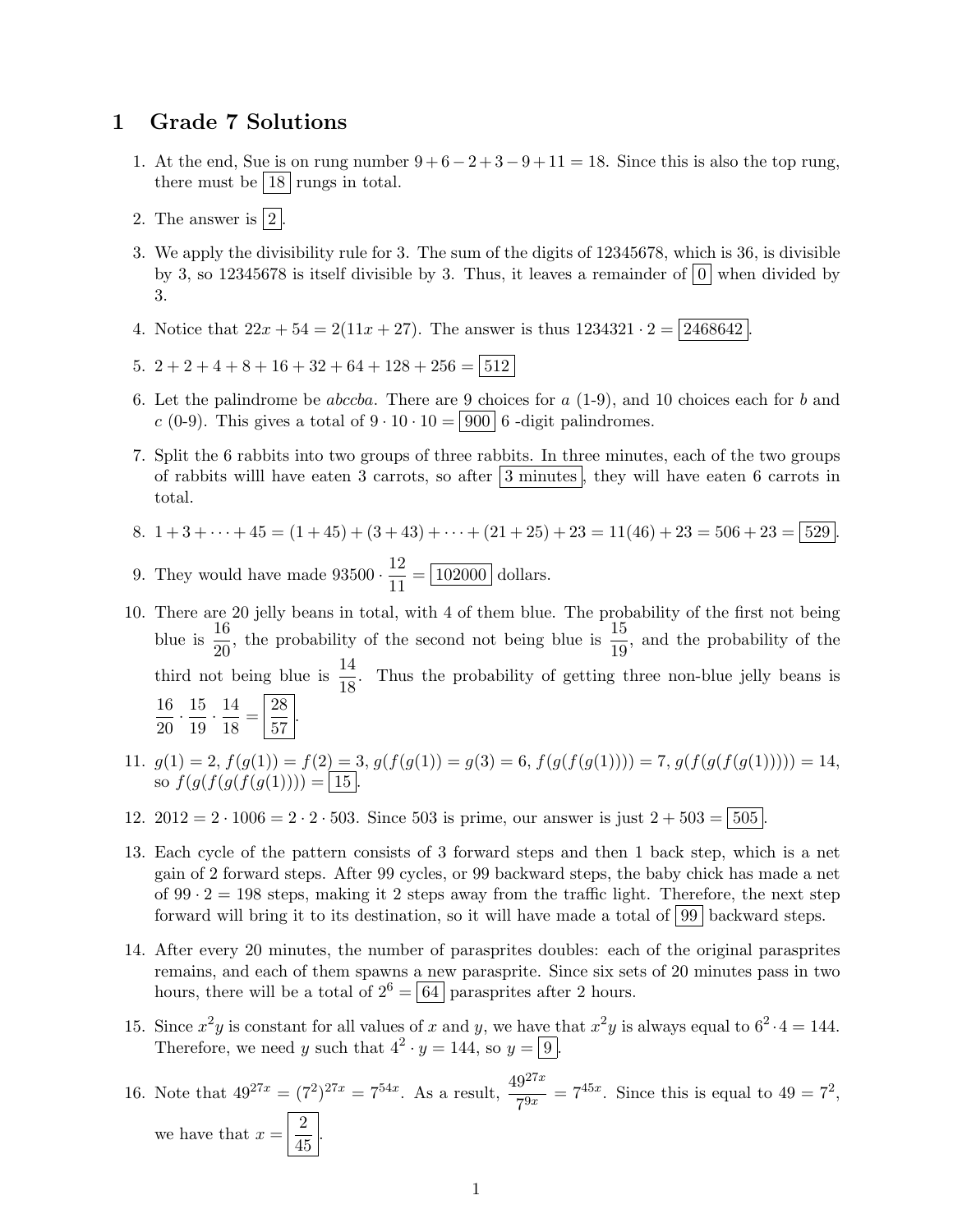- 17. We know that all squares of real numbers are nonnegative. Thus, if two squares add to 0, both of them must be zero. We must therefore have  $2x+3y=5$  and  $x-2y=-7$ . Tripling the second equation and adding it to twice the first equation gives us  $7x = -11 \implies x = \frac{11}{7}$  $\frac{1}{7}$
- 18. The resulting figure has one circular face, of surface area  $\pi r^2$ , one lateral surface of a cylinder, with surface area  $2\pi rh$ , and one-half of a sphere, which has surface area  $\frac{1}{2}(4\pi r^2) = 2\pi r^2$ . Thus, the total surface area is  $3\pi r^2 + 2\pi rh = 3\pi (5^2) + 2\pi (5)(10) = 175\pi$ .
- 19. A number has exactly 3 divisors if and only if it is the square of a prime number. The third smallest number of this form is the square of the third smallest prime, 5, so the answer is  $5^2 = 25$ .
- 20. It can be easily verified that the statement holds true when  $n = 3, 4$ , or 5. For  $n > 5$ , it can easily be seen that the longest diagonal is longer than the shortest. Thus, our answers are  $3, 4, \text{ and } 5$ .
- 21. If  $2x + 5y = 100$ , since  $2x$  and 100 are both even, 5y must be even too, so y must be even. Since  $x \ge 6$ ,  $5y \le 100 - 2x \le 88$ , so  $y \le 17$ . From here, we can list all the solutions:  $(x, y) = (35, 6), (30, 8), (25, 10), (20, 12), (15, 14), (10, 16).$  There are 6 solutions in this list.
- 22. In the binomial expansion of  $\left(x + \frac{1}{x}\right)$  $\boldsymbol{x}$  $\sum_{n=1}^{\infty}$  all the terms are of the form  $cx^m\left(\frac{1}{x}\right)$  $\boldsymbol{x}$  $\Big)^n$ , with  $m + n = 2011$ . In order to attain the term  $x^2$ , we must have  $m - n = 2$ . Solving these equations gives  $(m, n) = (\frac{2013}{2}, \frac{2009}{2})$  $\frac{1}{2}$ ). But since m and n must be integers, the  $x^2$  term must have coefficient  $\vert 0 \vert$ .

23. The number  $9^n$  ends with 1 if n is even, and ends with 9 if n is odd. Since  $8^{7^{6^{5^{4^{3^{2}}}}}}$ is even, the last digit of  $9^{8^{7^{6^5}}}$  $4^{3^{2^{1}}}$ is  $\boxed{1}$ 

- 24. First of all, we must consider that 2012 is a leap year so we must consider the extra day (hence 2012 will have 366 days instead of 365). We must also consider that October 16, 2011, the day of the contest, is a Sunday. One year from now, which is 366 days later, October 16, 2012 will be in 52 weeks and 2 days, so October 16 will be a Tuesday. Therefore, October 17 will be a Wednesday
- 25. The expression on the left hand side will be equal to 1 only when the exponent is equal to 0 or if  $x + 1$  is equal to -1 or 1. The exponent will be equal to 0 when  $x = -1$  or  $-2$ , and the base is equal to 1 when  $x = -2$  or when  $x = 0$ . We verify that  $x = 0$  and  $x = -2$  satisfy the equation, while  $x = -1$  yields an expression of the form  $0^0$ , which is undefined, so the only x satisfying the equation are 0 and -2, so our answer is  $\boxed{2}$
- 26. Subtract the second equation from the first to get  $3x^2 8x = 35 \implies 3x^2 8x 35 = 0$ . This factors as  $(3x + 7)(x - 5) = 0 \implies x = 5$  or  $x = -\frac{7}{8}$  $\frac{1}{3}$ . However, only one of these is a solution to the first equation, namely  $x = |5|$
- 27. After drawing the figure, we find that half the chord (which has a length of 6), the radius of the circle, and the line from O to AB form a right triangle with legs 3 and 6. Applying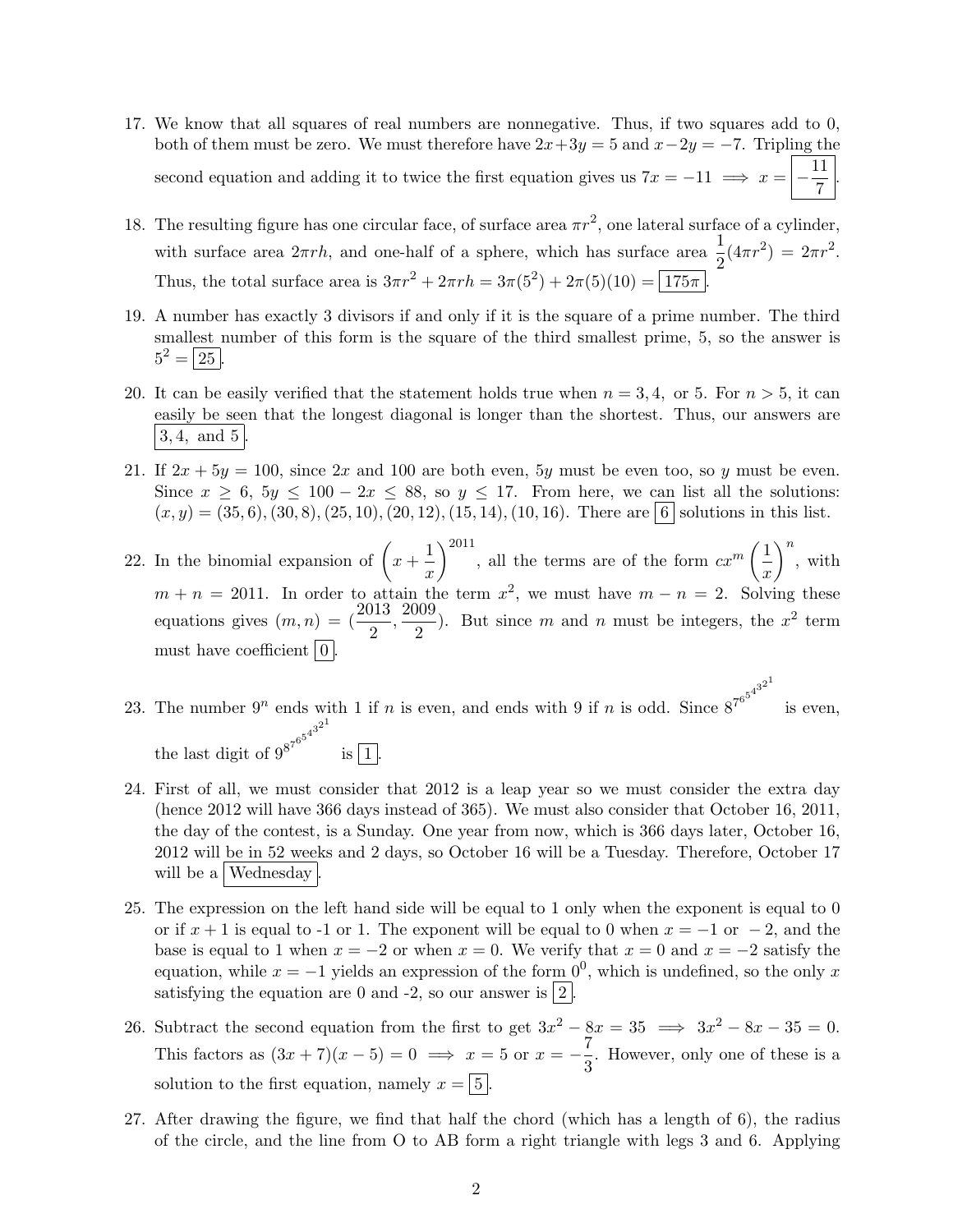the Pythagorean Theorem, we find that the hypotenuse is  $3\sqrt{5}$ , which is also the radius. The area is therefore  $\pi \cdot \text{radius}^2 = \pi \left(3\right)$ √  $\overline{5}$ )<sup>2</sup> =  $\overline{45\pi}$ .

- 28. If n is a number, it satisfies the property if and only if each of the numbers divides  $n + 2$ . Thus, we just need to find the least common multiple of 4, 5, and 6 and subtract 2. The lowest common multiple is 60, so our answer is  $58$
- 29. If the first roll is a 1, we have six choices for the second roll. If it is a 2, that gives us three choices for the second roll  $(2, 4, 6)$ . If it is a 3, then there are only two choices  $(3, 4, 6)$ . 6), and for 4, 5, and 6, there is only one choice (itself). That gives us a probability of  $6+3+2+1+1+1$  $\frac{+1+1+1}{36} = \frac{7}{18}$  $\frac{1}{18}$ .
- 30. By the factor theorem,  $x^3 6x^2 + 5x + 1$  factors as  $(x r)(x s)(x t)$ . Thus,  $(2 r)(2$  $s(2-t) = 2^3 - 6 \cdot 2^2 + 5 \cdot 2 + 1 = 8 - 24 + 10 + 1 = \boxed{-5}.$
- 31.  $((3!)!) = (6!) = 720!$ ; the number of zeroes at the end of 720 is  $\frac{720}{5}$  $\left(\frac{20}{5}\right) + \left(\frac{720}{25}\right)$  $\left(\frac{720}{25}\right) + \left(\frac{720}{125}\right)$  $\frac{126}{125}$  +  $\frac{720}{205}$  $\frac{128}{625}$ ] = 144 + 28 + 5 + 1 =  $\boxed{178}$ .
- 32. Let  $x = BD$  and  $y = DC$ . Clearly,  $x+y = 5$ . Also, by the angle bisector theorem,  $\frac{x}{y} = \frac{4}{6}$  $\frac{4}{6} = \frac{2}{3}$  $\frac{1}{3}$ so  $3x = 2y = 2(5 - x)$ , so  $5x = 10$ , so  $x = BD = \boxed{2}$
- 33.  $1^2 2^2 + 3^2 4^2 + \cdots 50^2 + 51^2 = 1 + (3+2)(3-2) + (5+4)(5-4) + \cdots + (51+50)(51-50)$ . (Note:  $a^2 - b^2 = (a + b)(a - b)$ .) This is equal to  $1 + 5 + 9 + \cdots + 101 = 13 \cdot 102 = \boxed{1326}$ .
- 34. Using the Pythagorean Theorem on the diagonal of the rectangle gives us that it has length  $\sqrt{10^2 + 24^2} = 26$ . Since the diagonal is the hypotenuse of a right triangle inscribed in a circle, it is also a diameter. Thus the radius is 13 and its area is  $13^{2}\pi = \boxed{169\pi}$ .
- 35. Note that the line segments  $A_1B_1, B_1C_1, C_1A_1$  divides triangle ABC into four identical smaller triangles, and similarly  $A_2B_2, B_2C_2, C_2A_2$  divides triangle  $A_1B_1C_1$  into four even smaller identical triangles. Therefore, the area of triangle ABC is four times that of triangle  $A_1B_1C_1$ , which in turn has area four times that of  $A_2B_2C_2$ . Hence, the ratio of the area of triangle  $A_2B_2C_2$  to the area of triangle ABC is  $\frac{1}{16}$  $\frac{1}{16}$ .
- 36. Since Archimedes' position in the line is fixed, it is enough to find the number of ways to arrange Bernoulli, Cauchy, Descartes, and Euler in a line. Because Descartes and Euler must stand next to each other, we temporarily view them as a single unit. The number of ways to arrange Bernoulli, Cauchy, and the "Descartes-Euler unit" is  $3 \times 2 \times 1 = 6$ , and the number of ways to arrange Descartes and Euler in the "unit" is 2, so our answer is  $6 \times 2 = |12|$ .
- 37. Let  $y$  be the length of the side parallel to the river, and let x be the lengths of the other two sides. We must have  $2x + y = 200$ . We seek to maximize the area, xy, that is enclosed by the fence and the river. Rearranging, we get  $y = 200 - 2x$ , so the area is  $xy = x \cdot (200 - 2x) =$  $200x - 2x^2$ , which is a quadratic in x. The vertex, or maximum (because the coefficient of  $x^2$ is negative), occurs at  $x = \frac{-200}{(2 \cdot (-2))} = 50$ . When  $x = 50$ ,  $y = 200 - 2 \cdot 50 = 100$ . The area is then  $xy = 50 \cdot 100 = | 5000 |$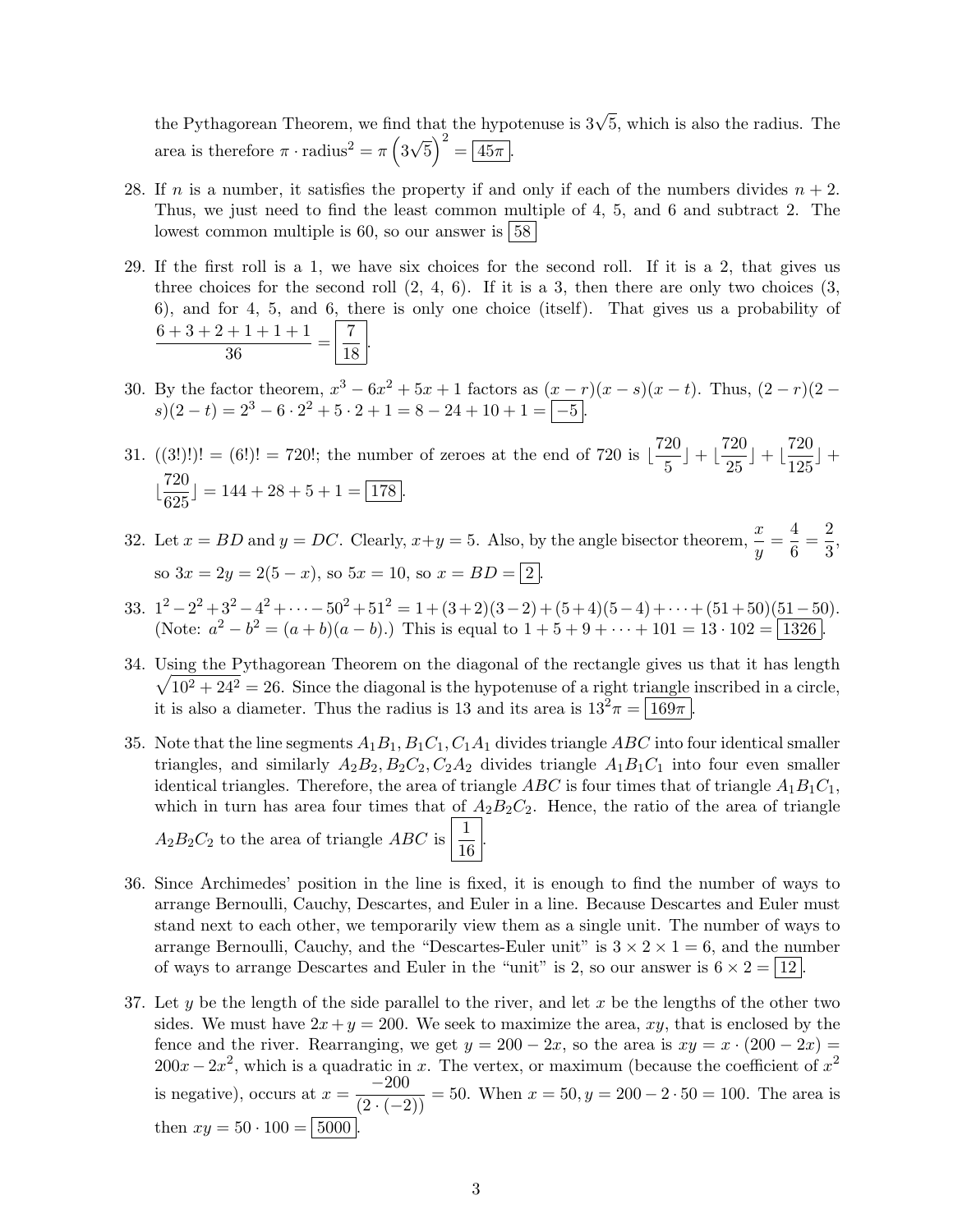- 38. The expression factors to  $(x+4)(x-2)$ , which can only be a prime number if one of the two expressions is equal to 1 or -1 and the other one is a prime number or a negative number whose absolute value is prime. The only values of x that work are  $\vert -5 \vert$  and  $\vert 3 \vert$ .
- 39. Call the roots of  $x^2 + 4x 2 = 0$  a and b. From Vieta's formulas, we know that  $ab = -2$  and  $a + b = -4$ . Write the desired quadratic as  $x^2 - qx + r$ , for some q and r. Again by Vieta's forumlas, we have that  $r = (ab)^2$  and  $q = a^2+b^2$ . r is simply  $(-2)^2 = 4$ . To find q, we note that  $(a+b)^2 = a^2+2ab+b^2$ . Rearranging, we have that  $a^2+b^2 = (a+b)^2-2ab = (-4)^2-2(-2) = 20$ . The quadratic equation we seek is therefore  $\left| x^2 - 20x + 4 = 0 \right|$ .
- 40. There are 50 cards from which Steven can draw. The cards he can draw to keep from going above 21 are each of the four aces, twos, threes, fours, and fives, the three remaining sixes, the three remaining sevens, and the four eights. There are 30 such cards in total, so the probability is  $\frac{30}{50} = \left| \frac{3}{5} \right|$  $\frac{5}{5}$ .
- 41. Consider the attached diagram. If we choose x, y randomly in this  $1 \times 1$  square, the probability that their sum is less than  $\frac{1}{2}$  is the probability that  $(x, y)$  lies in the shaded region. The area of the shaded region is  $\frac{1}{8}$ , while the area of the whole region is 1, so our answer is  $\frac{1}{8}$ .



- 42. Let  $a, t, r$  be the percentage of the apples that Applejack, Twilight Sparkle, and Rainbow Dash can pick in one day, respectively. We are given that  $3(a + t) = 4(a + r) = 6(t + r) = 1$ , so  $a+t=\frac{1}{2}$  $\frac{1}{3}$ ,  $a+r=\frac{1}{4}$  $\frac{1}{4}$ , and  $t + r = \frac{1}{6}$  $\frac{1}{6}$ . Adding these up and dividing by 2 gives  $a+r+t=\frac{3}{8}$  $\frac{8}{8}$ so it will take  $\frac{1}{a+r+t} = \left|\frac{8}{3}\right|$  $\frac{3}{3}$  days for them to pick all the apples.
- 43. Let us consider *n* mod 3. When  $n \equiv 0 \mod 3$ ,  $n^2 + 2n + 3 \equiv 0 + 0 + 3 \equiv 0 \mod 3$ . When  $n \equiv 1 \mod 3$ ,  $n^2 + 2n + 3 \equiv 1 + 2 + 3 \equiv 0 \mod 3$ . Finally, when  $n \equiv 2 \mod 3$ ,  $n^2 + 2n + 3 \equiv 4 + 4 + 3 \equiv 2 \mod 3$ . Thus,  $3(n^2 + 2n + 1)$  exactly when n is congruent to 0 or 1 mod 3. There are 670 numbers that are 0 mod 3, namely  $3 \cdot 1, 3 \cdot 2, ..., 3 \cdot 670 = 2010$ . There are 671 numbers that are 1 mod 3, namely  $3 \cdot 0 + 1$ ,  $3 \cdot 1 + 1$ , ...,  $3 \cdot 670 + 1 = 2011$ . Thus there are  $670 + 671 = 1341$  numbers that satisfy the restrictions.